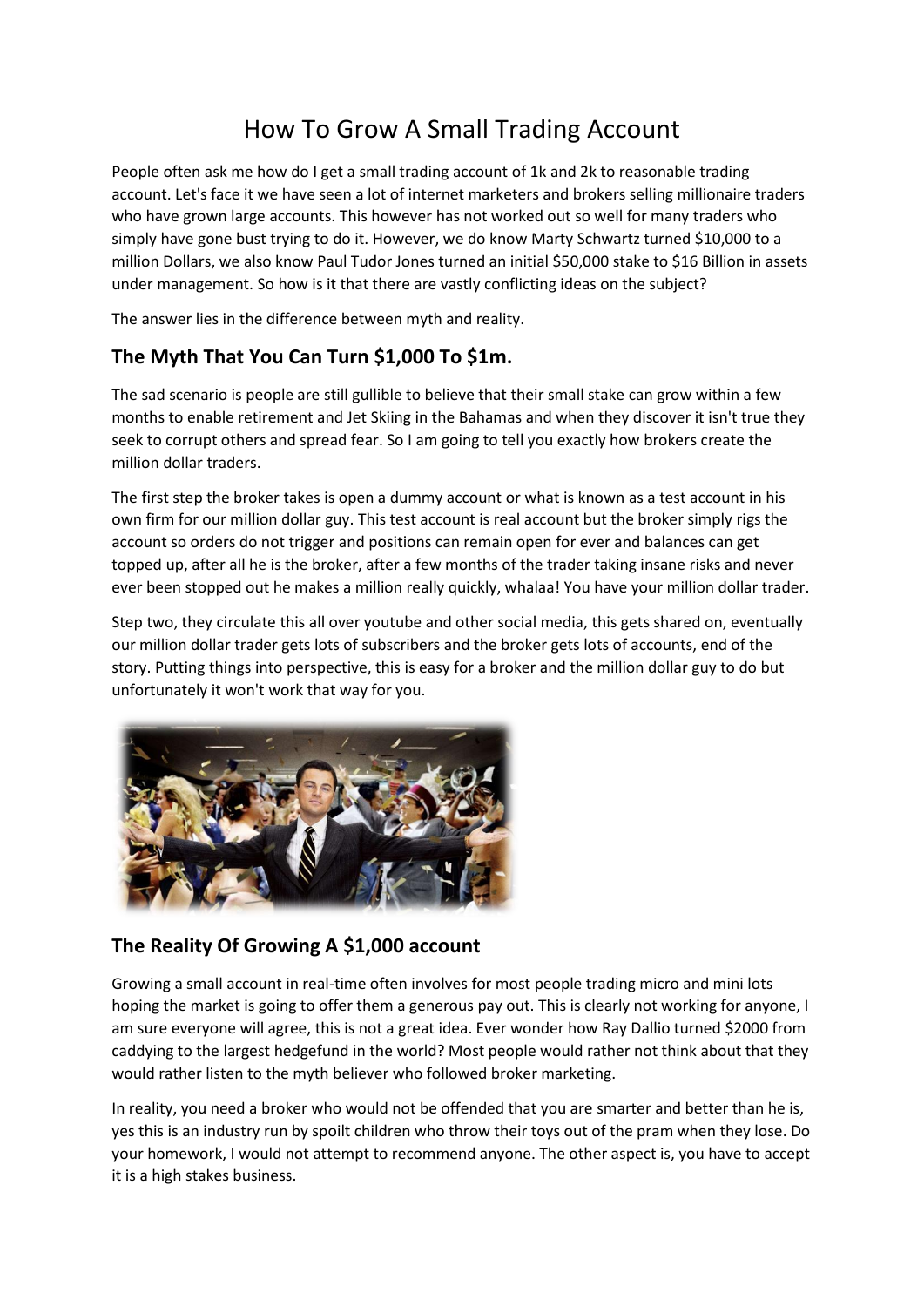In the end, you need to make trading worthwhile, or you will go bored losing and winning small trades here and there. In my book the [Guerrilla Trader,](https://www.amazon.co.uk/Guerrilla-Trader-Traders-Practical-Tracking-ebook/dp/B01C7B1TPE) I talk about the high stakes business of trading, you would be wise to adhere. In any case, you have to put more on the table, in my video blog [Trading Titans,](https://www.marketprofile.org/trading-titans-podcasts/?source=art) I show trade after trade, reinforcing it is not about taking insane risk it is about measured calculated risk with the right position size at the time.



Let's not joke around, you have 3 trades, to make it count, so targeting, location all come into play. Naturally as a beginner, you can forget that you are going to be able to do this unless someone shows you exactly what to do and explains the method behind it. Most professionals would start with a **Market Profile** TPO chart to help determine statistical value which would aid trade location.

As you can see this is not for the faint of heart and the reason why many traders find it easy to follow a guru who would give them a prescribed playbook, that he knows doesn't work but if selling that playbook pays the bills, who cares?

It is pretty obvious you can grow a small account quickly in fact, you don't have a choice, trading is a game of probability, the more you stay playing the more your odds of winning reduce.

Take trader A who makes 100 trades vs trader B who makes 20, if trader A makes all 100 trades, then it would be likely that by the sheer number of trades he is making he would have an occurrence of losing 5 trades in a row to ruin, even if that as a rare possibility. Trader B on the other hand if he makes 20 trades has a lower probability of losing 5 trades in a row. There is of course other factors as to why the traders lose in the first place but in the interest of keeping the simple, I would say less is better, with this information some of you may be thinking how do I maximise from this logic? I have helped many traders grow small accounts to tradeable mid-sized accounts, it doesn't take a lot of time just a willingness to have an open mind.